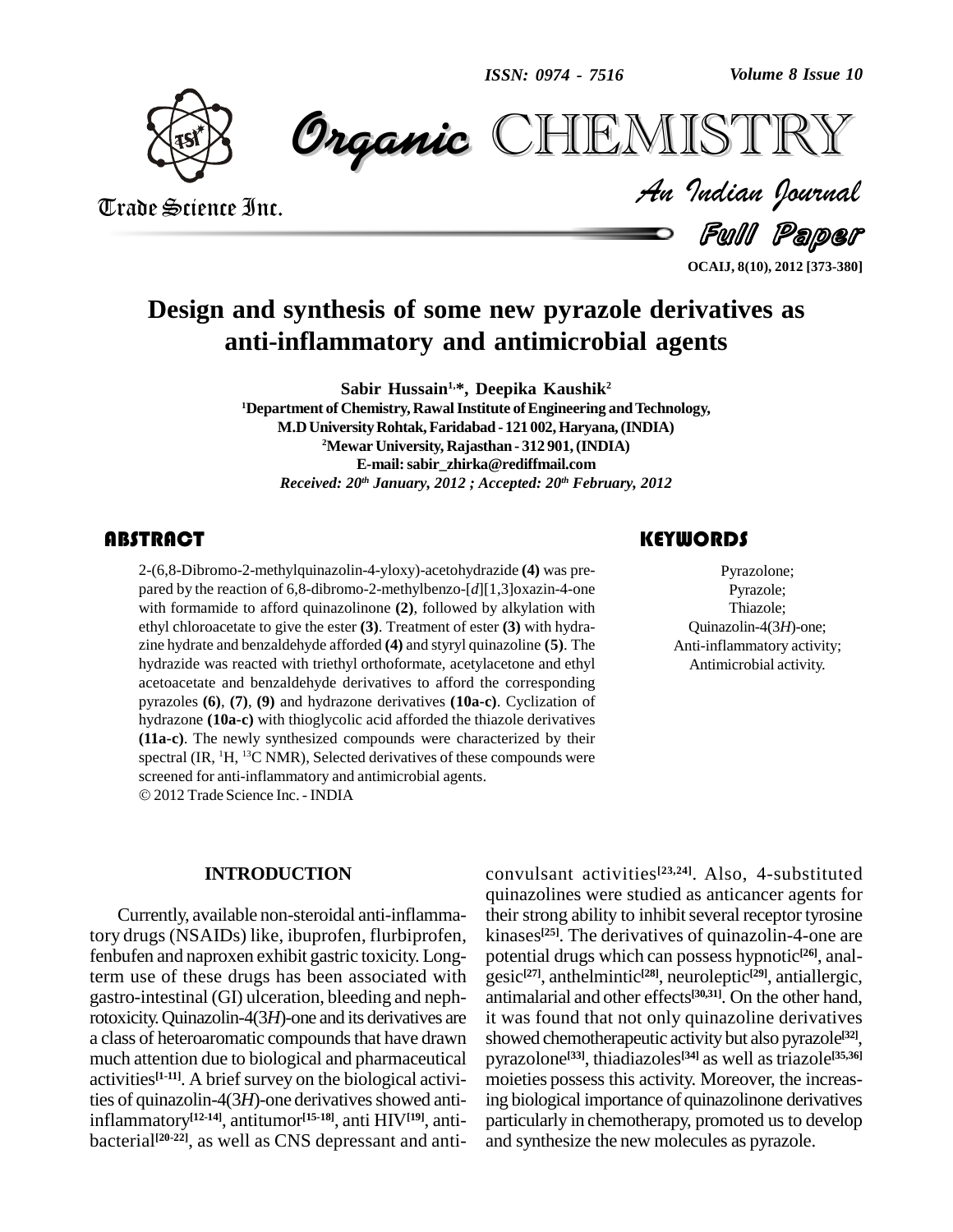### Full Paper **CHEMISTRY**

In the view of high biological and pharmacological activity of quinazoline derivatives **[37]**, we synthesized some new pyrazole derivatives. 6,8-Dibromo-2-methyl-4*H*-benzo[*d*][1,3]oxazin-4-one 1 was refluxed with formamide to produce 6,8-dibromo-2- signals at  $\delta$  6.95, 7.03 ppm characteristic for styryl group methylquinazolin-4(3*H*)one (2). Reaction of compound **(2)** with ethyl chloroacetate in dryacetone in presence of potassiumcarbonate afforded ethyl 2-(6,8-dibromo- 2-methylquinazolin-4-yloxy)acetate **(3)**.Hydrazinolysis of compound **(3)** with hydrazine hydrate gave the corresponding 2-(6,8- dibromo-2-methylquinazolin-4 yloxy)acetohydrazide **(4)** which used as starting material for preparation of some other quinazoline derivatives(Scheme 1). The IR spectrum of compound **(2)** showed bands at 3350, 1685 and 1620 cm<sup>-1</sup> for (NH,  $\delta$ )  $C=O$  and  $C=N$ ). Its <sup>1</sup>HNMR spectrum gave a signal at  $PY^1$  $\delta$  2.40, 8.11, 8.21 and 12.30 ppm characteristic for ppm for CH=N of pyrazolone. <sup>13</sup>C NMR spectrum of CH<sub>3</sub>, two aromatic protons and OH groups. IR, <sup>1</sup>H<sub>3</sub> compound (6) gave signals at  $\delta$  22.4 and 82.2 ppm  $CH<sub>3</sub>$ , two aromatic protons and OH groups. IR, <sup>1</sup>H, co <sup>13</sup>C NMR and microanalysis spectral data for com pounds **(3)** and **(4)** are in agreements with their as signed structure.The condensation of**(3)**with benzal-

dehyde underAldol type condensation afforded ethyl 2-(6,8- dibromo-2-styrylquinazolin-4-yloxy)acetate **(5)** (Scheme 1).<sup>1</sup>H NMR spectrum of compound **(5)** showed signals at 1.30, 4.12 and 4.90 ppm for  $\text{CH}_3$ , CH<sub>2</sub>O and OCH<sub>2</sub>CO groups with disappearance of signal for  $\mathrm{CH}_3$  of quinazoline ring, in addition, doublet  $CH_2O$  and  $OCH_2CO$  groups with disappearance of<br>signal for CH<sub>3</sub> of quinazoline ring, in addition, doublet<br>signals at  $\delta$  6.95, 7.03 ppm characteristic for styryl group with coupling constant  $J = 15.98$  and 16.01 Hz.

The synthesis of pyrazolone **(6)** and pyrazole derivatives**(7)** outlined in Scheme 2, were prepared by treating of2-(6,8-dibromo-2-methylquinazolin-4 yloxy)acetohydrazide **(4)** with triethyl orthoformate and acetylacetone, respectively. IR spectrum of compound  $(6)$  showed bands at 3285, 1685 cm<sup>-1</sup> for (NH and C=O), while, its <sup>1</sup>H NMR spectrum showed signals at 2.57, 4.83 ppm due to  $CH<sub>3</sub>$  and saturated CH in C=O), while, its <sup>1</sup>H NMR spectrum showed signals at  $\delta$  2.57, 4.83 ppm due to CH<sub>3</sub> and saturated CH in pyrazolone ring in addition to, a doublet signal at  $\delta$  7.50 ppm for CH=N of pyrazolone. <sup>13</sup>C NMR spectrum of pyrazolone ring in addition to, a doublet signal at  $\delta$  7.50 characteristic for CH<sub>3</sub> and OCHCO groups. The structure of compound  $(7)$  was corroborated by IR,  $\rm ^1H, ^{13}C$ NMRand elemental analysis. Furthermore, ethyl 3-(2-



**Scheme 1 : Synthesis and reaction ethyl 2-(6,8-dibromo-2-methlquinazolin-4-yloxy)acetate 3.**

Organic CHEMISTRY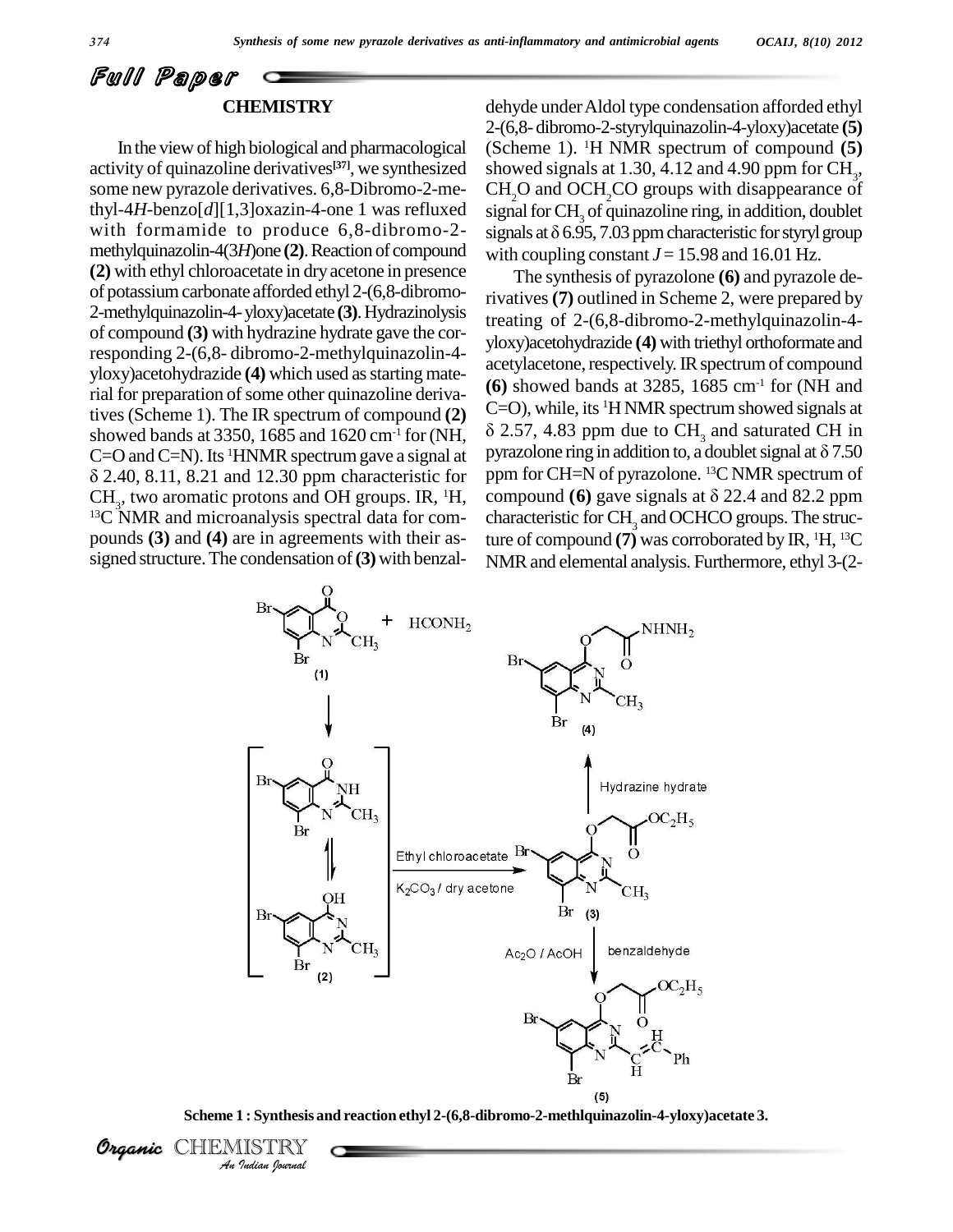$(2-(6, 8-dibromo-2-methylquinazolin-4$ yloxy)hydrazono)butanoate **(8)** was achieved employing reaction of**(4)**with ethyl acetoacetate.Compound sodium hydroxide to yield **(9)**(Scheme 2).

Treatment of compound **(4)** with *p-*substituted benzaldehyde in absolute ethanol afforded benzylidine hydrazide derivatives (10a-c), which were cyclized in the presence of thioglycolic acid to obtain thiazolidine trum showed chemical shift signals at  $\delta$  23.3, 39.4, derivatives **(11a-c)** (Scheme 2), respectively. The structure of compounds**(10a-c)** characterized by the presence of bands between 3280-3290 and 1680- mation in (11a-c). 1685 cm<sup>-1</sup> for NH and C=O of amide groups in their IR spectra. <sup>1</sup>H NMR spectra of **(10a-c)** showed a 1685 cm<sup>-1</sup> for NH and C=O of amide groups in their<br>IR spectra. <sup>1</sup>H NMR spectra of (**10a-c**) showed a<br>singlet signal at  $\delta$  4.95 ppm characteristic for IR spectra. <sup>1</sup>H NMR spectra of (10a-c) showed a<br>singlet signal at  $\delta$  4.95 ppm characteristic for<br>OCH<sub>2</sub>CO, in addition, the important signal at  $\delta$  10.2 **Anti-in** singlet signal at  $\delta$  4.95 ppm characteristic for OCH<sub>2</sub>CO, in addition, the important signal at  $\delta$  10.2 ppm for CH=N of Schiff 's base. The signals in <sup>13</sup>C NMR spectra of compounds **(10a-c)** assigned the structures and were mentioned in the experimental section. Compounds **(11a-c)** showed in <sup>1</sup>H NMR

**(8)** was intramolecular cyclized on treatment with  $10\%$  appeared at  $\delta$  5.79-5.92 ppm corresponds to CHAr spectra a characteristic signals at  $\delta$  2.85-2.95, 3.67-3.69, and 4.89-4.98 ppm attributed to the CH<sub>3</sub>, CH<sub>2</sub>S<br>and CH<sub>2</sub>O groups, respectively. In addition, signals<br>appeared at  $\delta$  5.79-5.92 ppm corresponds to CHAr and CH<sub>2</sub>O groups, respectively. In addition, signals group in thiazole ring. The IR spectra of compounds **(11a-c)** showed absorption bands at 3285-3310, 1690-1695 and 1680-1685 cm<sup>-1</sup> for NH and 2 C=O<br>groups, while in compound (**11b**) the <sup>13</sup>C NMR spec-<br>trum showed chemical shift signals at  $\delta$  23.3, 39.4, groups, while in compound **(11b)** the <sup>13</sup>C NMR spec-57.7 and 61.9 ppm characteristic for  $\text{CH}_3$ ,  $\text{CH}_2\text{S}$ , NCS and CH<sub>2</sub>O groups which assigned the thiazole ring for-

### **PHARMACOLOGICALSTUDIES**

### **Anti-inflammatory activity**

 $^{13}$ C The synthesized compounds were evaluated for their anti-inflammatory activityusing carrageenan induced hind paw edema method of Winter et al<sup>[38]</sup>. The experi-

Organic CHEMISTRY

*Indian Journal*



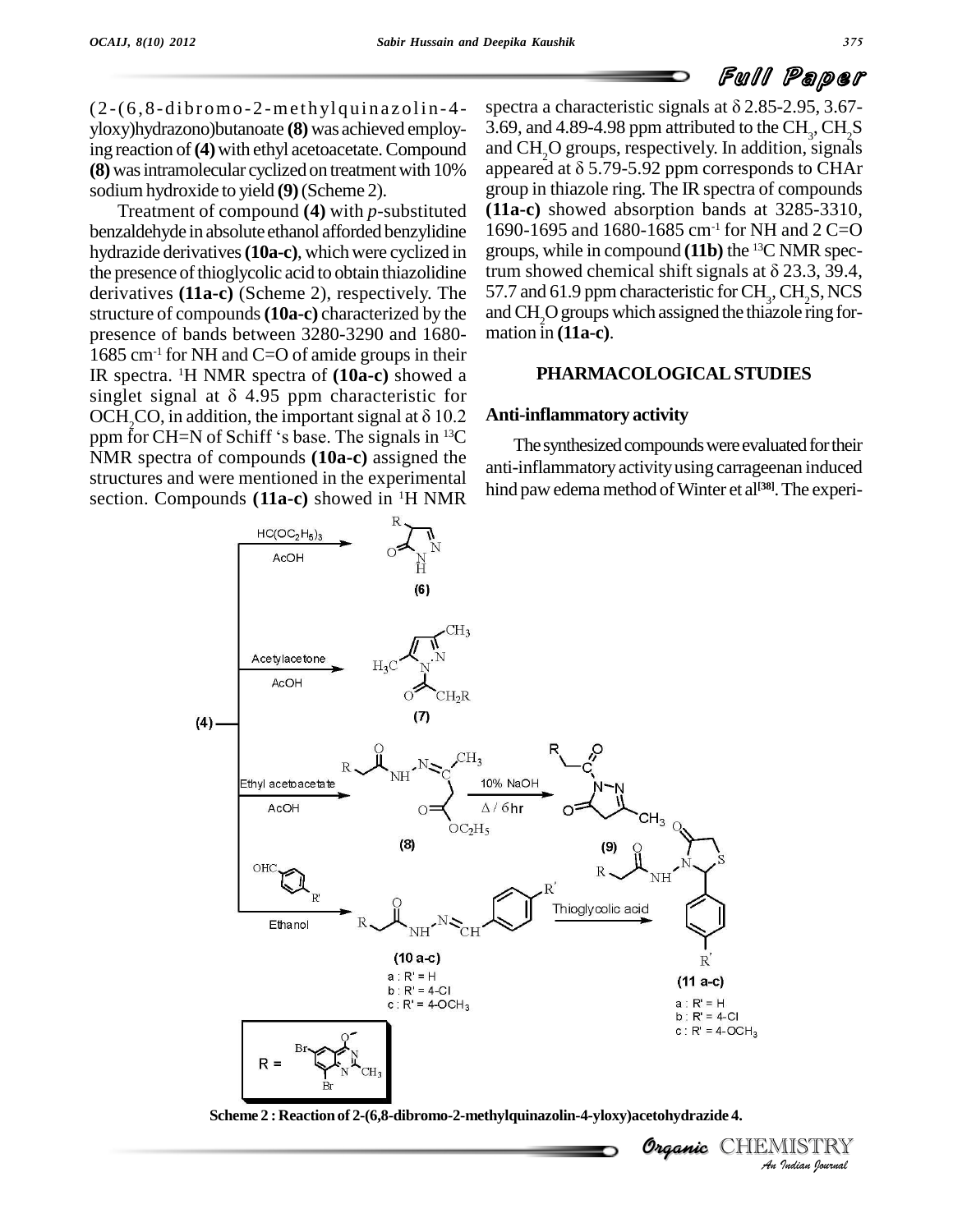ment was performed on Albino rats of Wistar strain of either sex, weighing 180-200 gm. The animals were randomly allocated into groups of six animals each. One group was kept as control, received only 0.5% car boxymethyl cellulose solution. Group II and Group III were kept as standard and receives ibuprofen (70 mg/  $kg p.o.$ ) and flurbiprofen (10 mg/kg p.o.) respectively. Carrageenan solution  $(0.1\%$  in sterile 0.9% NaCl solution) in a volume of 0.1 mL was injected subcutaneously into the sub plantar region of the right hind paw of each rat, 1 h after the administration of the test com pounds and standard drugs.The right hind pawvolume was measured before and after 4 h of carrageenan treatment by means of a plethysmometer. The percent antiinflammatory activity was calculated according to the ity age following formula.  $\mathbf{v}$ 

#### Percent anti-inflammatory activity =  $V_c - \frac{V_t}{V}$   $\times 100$  $V_t$ <sup>2</sup> **c**  $\Box$  $\left[\frac{V_{t}}{V_{t}}\right] \times 100$ г

ity=
$$
\left[\frac{V_c - \frac{V_t}{V_c}}{V_c}\right] \times 100
$$

 $V_{\rm c}$ 

where,  $V_t$  represents the mean increase in paw vol-<br>ume in rats treated with test compounds and  $V_c$  represents the mean increase in paw volume in control group of rats.

### **Antibacterial and antifungal activities**

were determined in vitro by using dish diffusion method **[39]** against *Staphylococcus aureus*(gram-positive), *Escherichia coli* (gram negative) at 25, 50, 100 method<sup>[39]</sup> against *Sta*<br>tive), *Escherichia co*<br>and 200 µg ml<sup>-1</sup> conc and  $200 \mu g$  m<sup> $-1$ </sup> concentration respectively, in the nutrient agar mediaby measuring the zone of inhibition in mm. Standard antibiotic Ofloxacin was used as refer- hibi trient agar media by measuring the zon<br>mm. Standard antibiotic Ofloxacin v<br>ence drug at 25 and 50  $\mu$ g ml<sup>-1</sup> conc ence drug at 25 and 50  $\mu$ g ml<sup>-1</sup> concentration. Similarly, the antifungal activity of the synthesized com pounds were determined in vitro by dish diffusion method against fungal strain *A. niger* at 25, 50, 100 pounds were determined in vitro by dish diffusion<br>method against fungal strain A. niger at 25, 50, 100<br>and 200  $\mu$ g ml<sup>-1</sup> concentration in sudroad dextrose medium by using ketoconazole as standarad drug at and 200  $\mu$ g ml<sup>-1</sup> concentration in sudroad dextrose medium by using ketoconazole as standarad drug at 25 and 50  $\mu$ g ml<sup>-1</sup> concentration. The zone of inhibition was measured in mm. The compounds which showed inhibiti tion was measured in mm. The compounds which appara<br>showed inhibition at 25  $\mu$ g ml<sup>-1</sup> concentration were fur-<br>ther tested at 12.5 and 6.25  $\mu$ g ml<sup>-1</sup> concentrations. <sup>1</sup>H, <sup>13</sup>C showed inhibition at  $25 \mu g$  ml<sup>-1</sup> concentration were further tested at 12.5 and 6.25  $\mu$ g ml<sup>-1</sup> concentrations. centration of the synthesized compounds.

### **PHARMACOLOGICAL RESULTS** s **AND DISCUSSION**

*DISCUSSI<br>DISCUSSI<br>(9) and (10)<br>IISTRY* The anti-inflammatory activity of the synthesized compounds **(6)**, **(7)**, **(9)** and **(10a-c)**, **(11a-b)** was

CHEMISTRY COMMENT

evaluated by carrageenan induce paw edema method of Winter et al. **[38]**. The compounds **(6)**, **(7)**, **(9)** and **(10a)** were tested at an equimolar oral dose relative to 70 mg/kg ibuprofen. The tested compounds showed anti-inflammatory activity ranging from 18.17-80.29%, whereas standard drug ibuprofen and flurbiprofen showed 80.38 and 80.29% inhibition respectively after 4 h (TABLE 1). The anti-inflammatory activity of pyrazole derivatives is in the range of 18.17-80.29%. It was observed that the pyrazole derivatives **(6)** (80.29%) hasshown the activity almost equal to stan dard drug, ibuprofen (80.38%).Compound **(10a)** and **(11a)** showed moderate activity.

Antibacterial activity of the synthesized compounds Sabroaud's dextrose agar media were used for de-Compounds**(6)**,**(7)**,**(9)** and **(10a-c)**,**(11a-b)** have been evaluated for their *in-vitro* anti-microbial activity against Staphylococcus aureus(S. aureus,ATCC- 29737), as an example of gram-positive bacteria, Escherchia coli (E. coli,ATCC-8739) as an example of gram-negative bacteria and Aspergilus niger (A. niger) as a representative of fungi using cup plate technique. DMF (N,N-Dimethyl formamide) was run as a control and testwas performed at 200, 100, 50, 25  $\mu$ g/ml concentration. Ofloxacin and Ketoconazole was used as a standard drug. The micro dilution suscepti bility test in nutrient agar media (Hi-Media), sabroaudís dextrose agar media (Hi-Media),<br>Sabroaud's dextrose agar media (Hi-Media),<br>Sabroaud's dextrose agar media were used for determination of antibacterial and antifungal activities<br>respectively. The minimal inhibitory concentration<br>(MICs,  $\mu$ gmL<sup>-1</sup>) of the tested compounds were rerespectively. The minimal inhibitory concentration  $(MICs, \mu gmL^{-1})$  of the tested compounds were recorded in TABLE 1. The antifungal screening results have shown that the compound **(6)**, **(10b)**, **(11a)** ex corded in TABLE 1. The antifungal screening results<br>have shown that the compound (6), (10b), (11a) ex-<br>hibited good activity (MIC 25  $\mu$ gmL<sup>-1</sup>) against *A*.<br>*niger*, as compared with the standard drug<br>Ketoconazole (MIC *niger*, as compared with the standard drug Ketoconazole (MIC  $12.5 \mu$ gmL<sup>-1</sup>).

### **EXPERIMENTAL**

DMF was used as solvent to prepare the desired con-<br>spectrometer. All chemical shifts were reported as  $\delta$ Melting points are uncorrected and were recorded in open capillarytubes on aStuart SMP3melting point apparatus. Infrared spectra were recorded on FTIR 1600 spectrophotometer using (KBr discs) technique.<br><sup>1</sup>H, <sup>13</sup>C NMR spectra were measured on AC 250 MHz spectrometer. All chemical shifts were reported as  $\delta$ <sup>1</sup>H, <sup>13</sup>C NMR spectra were measured on AC 250 MHz (ppm) scale using TMS as the standard and couplingconstant values are given in Hz. The solvent for NMR spectra was deuterodimethylsulfoxide unless otherwise stated. The results of microanalysis were within  $\pm$  0.3% spectra was deuterodimethylsulfoxide unless otherwise of the calculated values, the pharmacological study was carried out in National Research Center (Center of Excellence for Advanced Sciences, Cancer Biology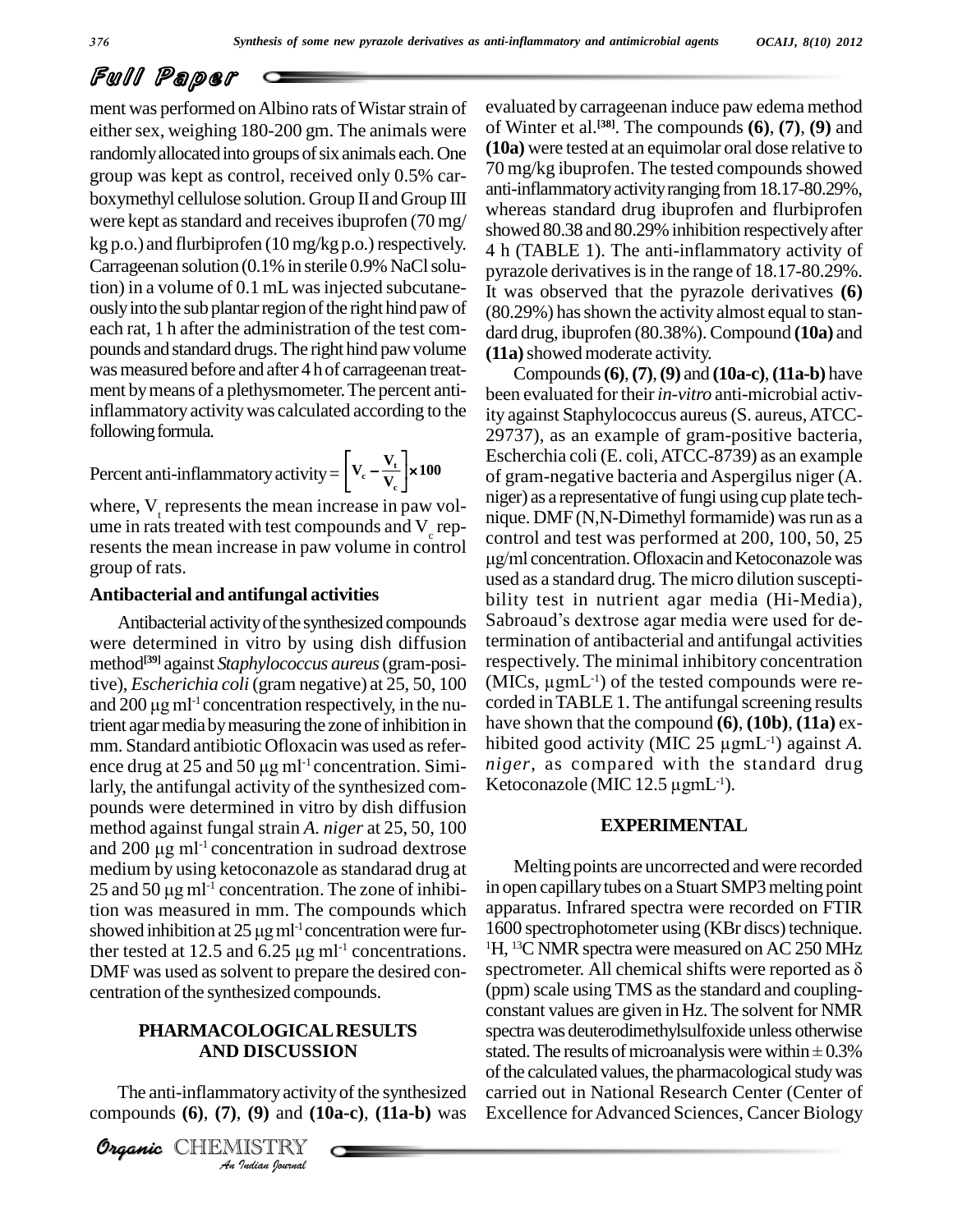Research Laboratory).

### **6,8-Dibromo-2-methyl-4H-benzo[d][1,3]oxazin-4 one (1)**

3,5-Dibromo-2-acetamidobenzoic acid (3.50 g) in 1150 cm<sup>-1</sup> (C-O, ether); <sup>1</sup>H NMR (DMSO-d):  $\delta$  = 2.50 (20 mL) acetic anhydride was heated on water bath for 1.5 hr, leaved to cool at roomtemperature to gave a pale yellow powder, which crystallized from ethanol. Yield<br>95%; m.p.: 140-142 C. IR (KBr): 1730 cm<sup>-1</sup> (C=O),<br>1150 cm<sup>-1</sup> (C-O, ether); <sup>1</sup>HNMR (DMSO-d<sub>e</sub>):  $\delta$  = 2.50 95%; m.p.: 140-142 C. IR (KBr): 1730 cm<sup>-1</sup> (C=O),

| Compound        | Anti-inflammatory activity <sup>#</sup> |                               | <b>Antimicrobial activity</b><br>$MIC^{\#}\!\#$ |      |      |
|-----------------|-----------------------------------------|-------------------------------|-------------------------------------------------|------|------|
|                 |                                         |                               |                                                 |      |      |
|                 | 6                                       | $0.07 \pm 0.008$              | $80.29 \pm 1.51$                                | 200  | 200  |
| 7               | $0.25 \pm 0.016$                        | $37.63 \pm 3.05$ <sup>d</sup> | 200                                             | 25   | 100  |
| 9               | $0.28 \pm 0.007$                        | $56.57 \pm 1.91^{\text{d}}$   | 200                                             | 100  | 12.5 |
| 10a             | $0.09 \pm 0.008$                        | $78.78 \pm 1.91$              | 200                                             | 12.5 | 200  |
| 10 <sub>b</sub> | $0.36 \pm 0.018$                        | $18.17 \pm 4.21^{\text{d}}$   | 50                                              | 200  | 200  |
| 10c             | $0.16 \pm 0.013$                        | $65.14 \pm 3.03^{\circ}$      | 25                                              | 25   | $ -$ |
| 11a             | $0.08 \pm 0.013$                        | $78.78 \pm 3.06$              | 100                                             | 25   | 50   |
| 11 <sub>b</sub> | $0.23 \pm 0.012$                        | $50.75 \pm 2.73$ <sup>d</sup> | 25                                              | 50   | 50   |
| Ibuprofen       | $0.08 \pm 0.012$                        | $80.38 \pm 2.62$              | X X                                             | X X  | XX   |
| Flurbipro-phen  | $0.08 \pm 0.009$                        | $80.29 \pm 2.25$              | X X                                             | X X  | X X  |
| Ketocona-zole   | X X                                     | X X                           | X X                                             | X X  | 6.25 |
| Ofloxacin       | X X                                     | X X                           | 6.25                                            | 6.25 | - -  |
| Control         | $0.44 \pm 0.016$                        |                               |                                                 |      |      |

**TABLE1 :Anti-inflammatory and antimicrobial activity ofthe compounds**

 $\cdot\cdot$  Did not show any activity;  $^\text{x}$  Not tested; #Relative to their respective standard and data were analyzed by ANOVA followed by **c** Control  $0.44 \pm 0.016$ <br>**c Did** not show any activity; <sup>x x</sup> Not tested; <sup>#</sup>Relative to their respective standunnett's multiple comparision test for n=6;  $p<0.05$ ,  $p<0.01$ . <sup>##</sup>µg ml<sup>-1</sup> dunnett's multiple comparision test for n=6;  $\degree$ p<0.05,  $\degree$ p<0.01.  $\#$ µg ml<sup>-1</sup>

(s, 3H, CH<sub>3</sub>),8.14,8.23 (2s, 2H, Ar-H); <sup>13</sup>C NMR sium carbotal dunnett's multiple comparision test for n=6;  ${}^{c}p<0.05$ ,  ${}^{d}p<0.01$ .  ${}^{m}\mu g$  ml<sup>-1</sup><br>(s, 3H, CH<sub>3</sub>), 8.14, 8.23 (2s, 2H, Ar-H); <sup>13</sup>C NMR sium c;<br>(DMSO-d<sub>6</sub>):  $\delta = 21.7$  (CH<sub>3</sub>), 119.1, 121.2, 122.5, onto w<br>130.3, 142 C=O). Anal. Calcd for  $C_9H_5Br_2NO_2(318.95)$ : C, 33.89; (K H, 1.58; N, 4.39. Found: C, 33.88; H, 1.57; N, 4.39.  $cm^{-1}$  (C-O, ether); <sup>1</sup>H NMR (DMSO-d<sub>c</sub>):  $\delta = 1.30$  (t,

formamide for 2 hr, cooled, poured onto water to give  $= 14.1, 23.5 (2CH_2), 45.6, 62.3 (2CH_2), 119.6,$ a pale yellow powder, which crystallized from etha-<br> $129.1, 140.6, 144.8, 147.1, 155.0, 166.0$  and 167.5 nol. Yield 75%; m.p.: 298-300 C. IR (KBr): 3350 cm<sup>-1</sup> (NH), 1685 cm<sup>-1</sup> (C=O), and 1620 cm<sup>-1</sup> (C=N); nol. Yield 75%; m.p.: 298-300 C. IR (KBr): 3350 (Ar-C, 0<br>cm<sup>-1</sup> (NH), 1685 cm<sup>-1</sup> (C=O), and 1620 cm<sup>-1</sup> (C=N); c<sub>13</sub>H<sub>12</sub>Br<sub>2</sub><sup>1</sup><br><sup>1</sup>H NMR (DMSO-d<sub>6</sub>):  $\delta$  = 2.40 (s, 3H, CH<sub>3</sub>), 8.11, Found: C<sub>3</sub><br>8.21 (2s, 2H, Ar-H), 1 <sup>1</sup>H NMR (DMSO-d<sub>6</sub>):  $\delta = 2.40$  (s, 3H, CH<sub>3</sub>), 8.11, Found: C<sub>3</sub><br>8.21 (2s, 2H, Ar-H), 12.3 (br, 1H, NH); <sup>13</sup>C NMR (DMSO-d<sub>6</sub>):  $\delta = 21.8$  (CH<sub>3</sub>), 117.7, 123.4, 127.7, **2-(6,8-D**<br>139.2, 145.7, 146.7, 171.1 and 177.4 (A and C=O). Anal. Calcd for  $C_9H_6Br_2N_2O(317.96)$ : C, 34.00; H, 1.90; N, 8.81. Found: C, 34.01; H, 1.92; N, 8.79.

### **Ethyl 2-(6,8-dibromo-2-methylquinazolin-4 yloxy)acetate (3)**

 $(10$ mmol) in  $(20 \text{ mL})$  dry acetone and  $(2.0 \text{ g})$  of potas-

**6,8-Dibromo-2-methylquinazolin-4(3H)-one** (2)  $\begin{array}{c} 3H, J = 7.0 \text{ Hz, CH<sub>3</sub>CH<sub>2</sub>}, 2.59 \text{ (s, 3H, CH<sub>3</sub>), 4.26 (q, 2H, J = 6.98 \text{ Hz, CH<sub>3</sub>CH<sub>3</sub>}, 4.85 \text{ (s, 2H, CH<sub>3</sub>O)} \end{array}$ Compound **(1)** (2.0 g) was refluxed in (10 mL)  $\overline{8.11, 8.21}$  (2s, 2H, Ar-H); <sup>33</sup>C NMR (DMSO-d):  $\delta$ sium carbonate was refluxed for 6 hr, cooled, poured onto water to afford a pale brown powder crystallized from ethanol. Yield 90%; m.p.: 124-126 C. IR (KBr): 1730 cm<sup>-1</sup> (C=O), 1618 cm<sup>-1</sup> (C=N) and 1185 lized from ethanol. Yield 90%; m.p.: 124-126 C. IR<br>(KBr): 1730 cm<sup>-1</sup> (C=O), 1618 cm<sup>-1</sup> (C=N) and 1185<br>cm<sup>-1</sup> (C-O, ether); <sup>1</sup>H NMR (DMSO-d<sub>o</sub>):  $\delta$  = 1.30 (t,<br>3H, J = 7.0 Hz, CH<sub>3</sub>CH<sub>2</sub>), 2.59 (s, 3H, CH<sub>3</sub>), 4.26 (q,  $(Ar-C, C=N$  and  $C=O)$ . Anal. Calcd for C<sub>13</sub>H<sub>12</sub>Br<sub>2</sub>N<sub>2</sub>O<sub>3</sub> (404.05): C, 38.64; H, 2.99; N, 6.93.<br>Found: C, 38.63; H, 2.98; N, 6.95.

### **2-(6,8-Dibromo-2-methylquinazolin-4 yloxy)acetohydrazide (4)**

**Organic***An*give colorless crystals. Yield 80%; m.p.: 184-186 C. 184-186 C.<br>, 1675 cm<sup>-1</sup><br>, 3H, CH<sub>3</sub>),<br>8.16, 8.35<br>**AISTRY** A mixture of (2) (10 mmol), ethyl chloroacetate  $(C=O)$ ; <sup>1</sup>H NMR (DMSO-d<sub>6</sub>):  $\delta = 2.59$  (s, 3H, CH<sub>3</sub>), mmol) in (20 mL) drv acetone and (2.0 g) of potas-<br>4.64 (s, 2H, NH<sub>2</sub>), 4.98 (s, 2H, CH<sub>2</sub>O), 8.16, 8.35 A mixture of**(3)** (10mmol), hydrazine hydrate (20 mmol) in (20 mL) ethanol was refluxed for 4 hr, the reaction mixture was concentrate and leaved to cool to IR (KBr): 3280 cm<sup>-1</sup> (br, NH and NH<sub>2</sub>), 1675 cm<sup>-1</sup> give colorless crystals. Yield 80%; m.p.: 184-186 C.<br>IR (KBr): 3280 cm<sup>-1</sup> (br, NH and NH<sub>2</sub>), 1675 cm<sup>-1</sup><br>(C=O); <sup>1</sup>H NMR (DMSO-d<sub>6</sub>):  $\delta$  = 2.59 (s, 3H, CH<sub>3</sub>),<br>4.64 (s, 2H, NH<sub>2</sub>), 4.98 (s, 2H, CH<sub>2</sub>O), 8.16, 8.35

Organic CHEMISTRY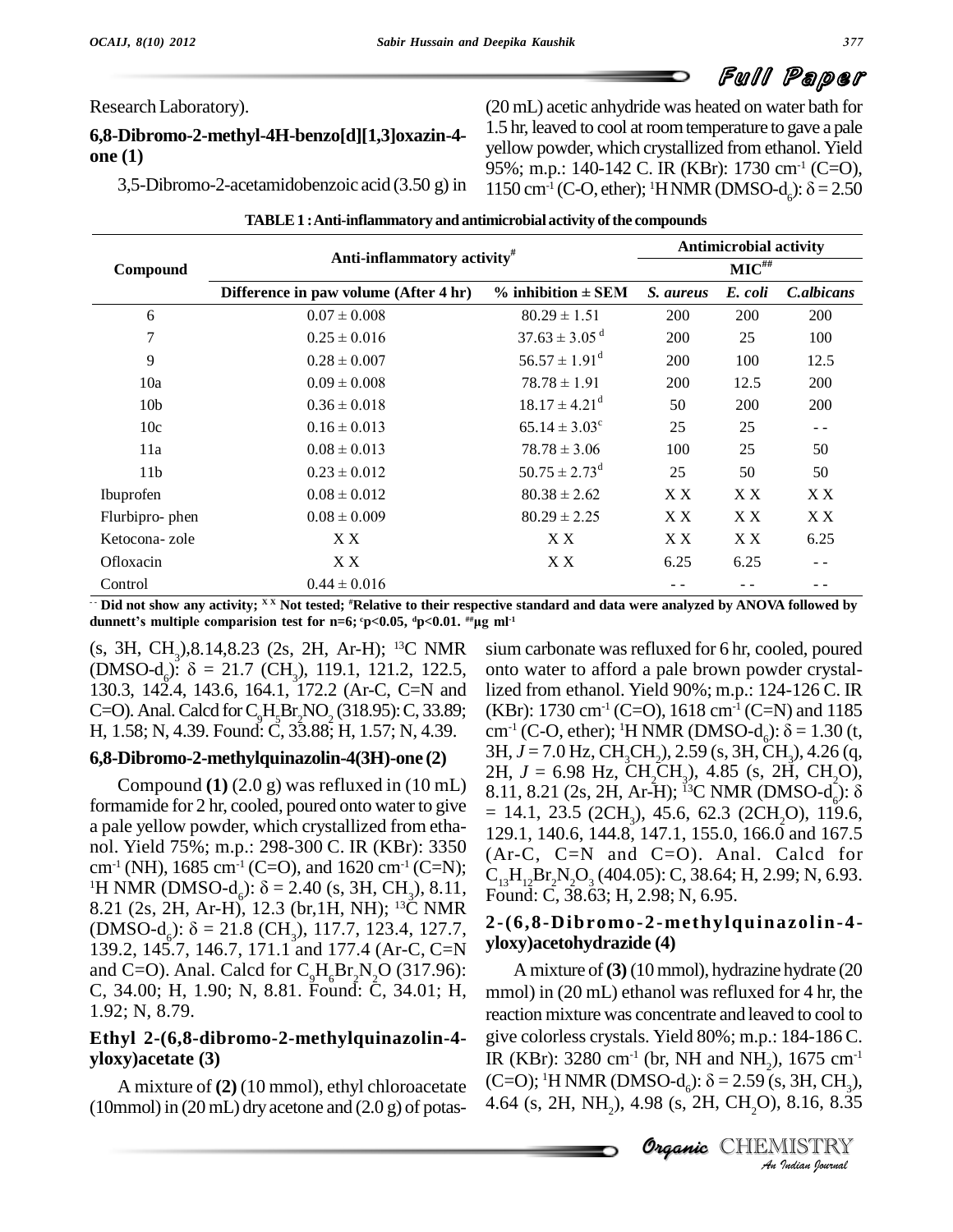(2s, 2H, Ar-H), 9.37 (s, 1H, NH); <sup>13</sup>C NMR (DMSO- **PUIII PEIPET**<br>(2s, 2H, Ar-H), 9.37 (s, 1H, NH); <sup>13</sup>C NMR (DMSO- water.<sup>7</sup><br>d<sub>e</sub>):  $\delta = 23.1$  (CH<sub>3</sub>), 61.5 (CH<sub>2</sub>O), 118.6, 128.1, from et<br>139.5, 139.8, 143.7, 149.7, 165.8, 167.0 and 176.2 1680 c (Ar-C, 2C=N and C=O). Anal. Calcd for  $(DMSO-d_6)$ :  $\delta = 2.56$  (s, 3H, CH<sub>3</sub>), 2.78, 2.99 (2s, C H Br N O (300.03): C 33.87: H 2.58; N 6H, 2CH<sub>3</sub>, pyrazole), 4.90 (s, 2H, CH<sub>3</sub>O), 6.65 (s,  $C_{11}H_{10}Br_2N_4O_2$  (390.03): C, 33.87; H, 2.58; N, <sup>or</sup> 14.36. Found: C, 33.85; H, 2.59; N, 14.33.

### **Ethyl 2-(6,8-Dibromo-2-methylquinazolin-4 yloxy)acetate (5)**

Amixture of**(3)**(10mmol) and benzaldehyde (10 mmol) was refluxed in (20 mL) acetic acid / acetic an-<br>hydride (1.1) for 5 hr cooled and the reaction mixture 12.34. Found: C, 42.33; H, 3.13; N, 12.32. hydride (1:1) for 5 hr, cooled and the reaction mixture was poured onto cold water to afford a colorless pow der which crystallized from acetic acid. Yield 90%; m.p.: 148-150 C. IR (KBr): 1730 cm<sup>-1</sup> (C=O), 1620 A r<br>cm<sup>-1</sup> (C=N) and 1180 cm<sup>-1</sup> (C-O, ether); <sup>1</sup>H NMR (10 mn<br>(DMSO-d<sub>6</sub>):  $\delta$  = 1.30 (t, 3H, J = 7.02 Hz, CH<sub>3</sub>CH<sub>2</sub>), cooled<br>4.12 (q, 2H, J = 6.99 Hz, CH<sub>2</sub>CH<sub>3</sub>), 4. cm<sup>-1</sup> (C=N) and 1180 cm<sup>-1</sup> (C-O, ether); <sup>1</sup>H NMR H), 7.95, 8.22 (2s, 2H, Ar-H). Anal. Calcd for  $C_{20}H_{16}Br_2N_2O_3$  (492.16): C, 48.81; H, 3.28; N, 5.69. [C]<br>Found: C, 48.83; H, 3.29; N, 5.68.

# **pyrazol-5(4H)-one (6)**

orthoformate in few drops of acetic acid was refluxed  $\frac{61.5}{122.3}$ ,  $\frac{(CH_3CH_2O)}{122.3}$ ,  $\frac{69.7}{140.9}$ ,  $\frac{19.6}{149.5}$ ,  $\frac{153.8}{153.8}$ ,  $\frac{119.6}{168.3}$ ,  $\frac{119.6}{171.1}$ for 2 hr, after cooling the reaction mixture was poured onto water. The solid obtained was filtered off, dried and crystallized from ethanol to give colorless crystals. Yield 95%; m.p.: 168-170 C. IR (KBr): 3285 cm<sup>-1</sup> (NH), 1685 cm<sup>-1</sup> (C=O) and 1625 cm<sup>-1</sup> (C=N); <sup>1</sup> tals. Yield 95%; m.p.: 168-170 C. IR (KBr): 3285<br>cm<sup>-1</sup> (NH), 1685 cm<sup>-1</sup> (C=O) and 1625 cm<sup>-1</sup> (C=N); <br><sup>1</sup>H NMR (DMSO-d<sub>6</sub>):  $\delta$  = 2.57 (s, 3H, CH<sub>3</sub>), 4.83 yloxy); (d, 1H, OCH, pyrazolone), 7.50 (d, 1H, CH=N, As<br>pyrazolone), 7.95, 8.30 (2s, 2H, Ar-H), 9.66 (s, 1H, droxid<br>NH); <sup>13</sup>C NMR (DMSO-d<sub>6</sub>):  $\delta = 23.4$  (CH<sub>3</sub>), 82.2 reaction pyrazolone), 7.95, 8.30 (2s, 2H, Ar-H), 9.66 (s, 1H, (OCHCO), 119.6, 122.4, 123.1, 129.1, 140.5, 144.1, 155.0, 166.8, 169.0 and 177.2 (Ar-C, 3C=N and C=O). Anal. Calcd for  $C_{12}H_{8}Br_{2}N_{4}O_{2}$  (400.03): C, 36.03; H, 2.02; N, 14.01. Found: C, 36.02; H, 2.00; N, 14.00.

# **2-(6,8-Dibromo-2-methylquinazolin-4-yloxy)-1-**

**A** mixture of (4) (10 mmol) and acetylacetone (10 mmol) in (10 mL) acetic acid was refluxed for 6 hr, after cooling, the reaction mixture was poured onto ice-<br> **Organic** CHEMISTRY mmol) in (10 mL) acetic acid was refluxed for 6 hr, after cooling, the reaction mixture was poured onto ice-



water.The colorless powder obtained was crystallized from ethanol. Yield 80%; m.p.: 165-166 C. IR (KBr):<br>1680 cm<sup>-1</sup> (C=O) and 1618 cm<sup>-1</sup> (C=N); <sup>1</sup>H NMR<br>(DMSO-d<sub>6</sub>):  $\delta = 2.56$  (s, 3H, CH<sub>3</sub>), 2.78, 2.99 (2s,<br>6H, 2CH<sub>3</sub>, pyrazole), 4.90 (s, 2H, CH<sub>2</sub>O), 6.65 (s, 1680 cm<sup>-1</sup> (C=O) and 1618 cm<sup>-1</sup> (C=N); <sup>1</sup>H NMR 1H, pyrazole), 8.11, 8.34 (2s, 2H, Ar-H); <sup>13</sup>C NMR (DMSO-d<sub>c</sub>):  $\delta = 23.4$ , 29.4, 45.9 and 61.9 (3CH<sub>3</sub>) 140.0, 140.8, 147.2, 147.8, 166.1, 167.2 and 188.2  $(Ar-C, 3C=N$  and  $C=O)$ . Anal. Calcd for  $C_{16}H_{14}Br_2N_4O_2$  (454.12): C, 42.32; H, 3.11; N, 12.34. Found: C, 42.33; H, 3.13; N, 12.32.

### **Ethyl 3-(2-(2-(6,8-dibromo-2-methylquinazolin-4 yloxy)acetyl) hydr-azono)butanoate (8)**

**4-(6,8-Dibromo-2-methylquinazolin-4-yloxy)-1H-** A mixture of **(4)** (10 mmol) and (16 mL) triethyl  $(CH_3CH_2), 25.8$  (CH<sub>3</sub>, quinazoine), 45.5 (CH<sub>2</sub>COO), <br>of ormate in few drops of acetic acid was refluxed  $61.5$  (CH<sub>2</sub>CH<sub>3</sub>O), 69.7 (OCH<sub>3</sub>CO), 133.8, 119.6, A mixture of **(4)** (10 mmol) and ethyl acetoacetate  $(10 \text{ mmol})$  in  $(10 \text{ mL})$  acetic acid was refluxed for 5 hr, cooled and the reaction mixture was poured onto ice water to give a colorless powder which was crystallized fromethanol/ acetic acid.Yield 75%; m.p.: 128- 129 C. IR (KBr): 1735 cm-1 (C=O, ester), 1685 cm-1 (C=O, amide) and  $1618 \text{ cm}^{-1}$  (C=N); <sup>1</sup>H NMR (DMSO-d<sub>6</sub>):  $\delta$  =1.29 (t, 3H, CH<sub>3</sub>CH<sub>2</sub>), 1.94 (s, 3H, N=C-CH<sub>3</sub>), 2.3 (s, 2H, CH<sub>2</sub>CO), 2.44 (s, 3H, CH<sub>3</sub>, quinazoline), 4.13 (q, 2H, CH<sub>3</sub>CH<sub>3</sub>), 4.63 (s, 2H, N=C-CH<sub>2</sub>), 2.3 (s, 2H, CH<sub>2</sub>CO), 2.44 (s, 3H, CH<sub>2</sub>, NH); <sup>13</sup>C NMR (DMSO-d<sub>e</sub>):  $\delta$  = 8.9 (N=CCH<sub>2</sub>), 14.1 (CH<sub>3</sub>CH<sub>2</sub>), 25.8 (CH<sub>3</sub>, quinazoline), 43.5 (CH<sub>2</sub>COO),<br>61.5 (CH<sub>3</sub>CH<sub>2</sub>O), 69.7 (OCH<sub>2</sub>CO), 133.8, 119.6,<br>122.3, 123.5, 140.9, 149.5, 153.8, 168.3, 171.1, 173.3 and 181.4 (Ar-C, 3C=N and 2C=O). Anal. Calcd for  $C_{17}H_{18}Br_2N_2O_4(502.16)$ : C, 40.66; H, 3.61; N, 11.16. Found: C, 40.65; H, 3.60; N, 11.17.

### **1-(2-(6,8-Dibromo-2-methylquinazolin-4 yloxy)acetyl)-3-methyl-1H-pyrazol-5(4H)-one (9)**

A mixture of **(4)** (10 mmol) and acetylacetone (10 quinazoline),  $42.5$  (CH<sub>2</sub>O, pyrazole),  $66.7$  (OCH<sub>2</sub>O), A solution of  $8(10 \text{ mmol})$  in  $(20 \text{ mL})$  sodium hydroxide (10%) was boiled under reflux for 6 hr, the reaction mixture was poured onto ice-water, then neutralized with dilute HCl. The solid obtained was collected by filtration, washed with water and crystallized from ethanol. Yield 68%; m.p.: 146-147 C. IR (KBr): 1685 and 1668 cm<sup>-1</sup> (2 C=O, amide); <sup>1</sup>H lized from ethanol. Yield 68%; m.p.: 146-147 C. IR<br>(KBr): 1685 and 1668 cm<sup>-1</sup> (2 C=O, amide); <sup>1</sup>H<br>NMR (DMSO-d<sub>6</sub>):  $\delta$  =1.94 (s, 3H, CH<sub>3</sub>, pyrazole), 2.20 (s, 2H, CH<sub>2</sub>CO, pyrazole), 2.44 (s, 3H, CH<sub>2</sub>, , quinazoline), 7.96, 8.19 (2s, 2H, Ar-H). <sup>13</sup>C NMR 2.20 (s, 2H, CH<sup>o</sup>CO, pyrazole), 2.44 (s, 3H, CH<sub>3</sub>, quinazoline), 7.96, 8.19 (2s, 2H, Ar-H). <sup>13</sup>C NMR<br>(DMSO-d<sub>6</sub>):  $\delta$  = 16.4 (CH<sub>3</sub>, pyrazole), 25.4 (CH<sub>3</sub>, quinazoline), 42.5 (CH2O, pyrazole), 66.7 (OCH2O), 113.7, 119.5, 122.1, 123.4, 140.9, 149.5, 159.3, 163.0, 170.6, 171.0 and 181.3 (Ar-C, 2C=O and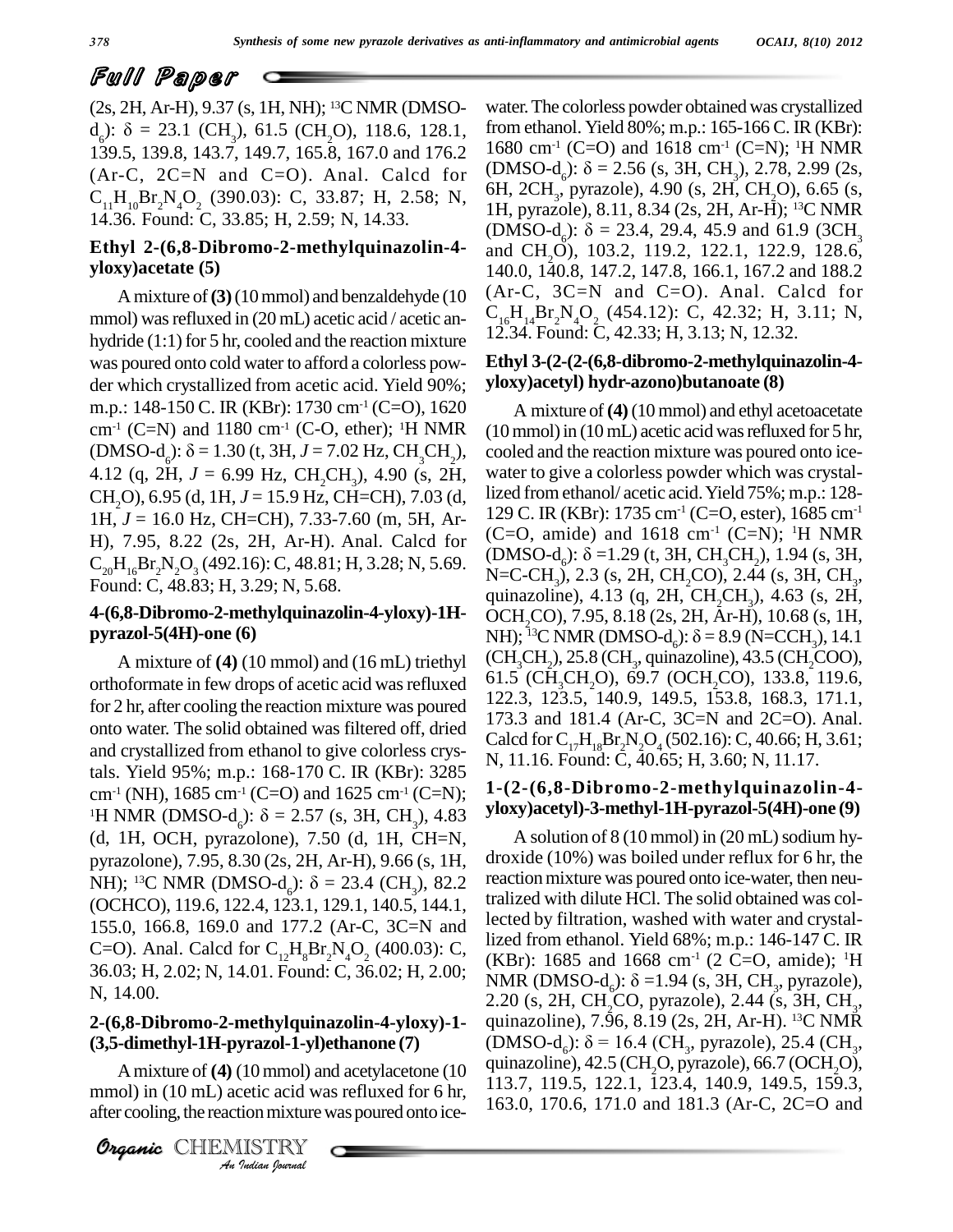3C=N). Anal. Calcd for  $C_{15}H_{12}Br_2N_4O_3$  (456.09): (50 C, 39.50; H, 2.65; N, 12.28. Found: C, 39.52; H, 2.66; N, 12.26.

### **General procedure for synthesis of compounds (10a-c)**

A mixture of **(4)** (10 mmol) and benzaldehyde derivatives (10 mmol) in (10 mL) absolute ethanol and few drops of acetic acid was refluxed for 10 hr, the reaction mixture leave to cool. The colorless solid was filtered off, and crystallized from ethanol / acetic acid.

### **<sup>N</sup>í-benzylidine-2-(6,8-dibromo-2-methylquinazolin- 4-yloxy)ac-etohydrazide (10a)**

(NH), 1680 cm<sup>-1</sup> (C=O) and 1623 cm<sup>-1</sup> (C=N); <sup>1</sup>H 3H, CH<sub>2</sub>S), 4.89 (s, 2H, OCH<sub>2</sub>CO), 5.82 (s, 1H, NMR (DMSO- d<sub>6</sub>):  $\delta$  = 2.57 (s, 3H, CH<sub>3</sub>), 4.95 (s, CHPh), 7.82-8.52 (m, 7H, Ar-H), 10.40 (br, 1H, NH).<br>2H, CH<sub>2</sub>O), 7.80-8.38 (m, 7H, Ar-H), 10.2 (s, 1H, Anal. Calcd for C<sub>20</sub>H<sub>16</sub>Br<sub>2</sub>N<sub>4</sub>O<sub>3</sub>S (552.24): C, 43.50; N= 2H, CH<sub>2</sub>O), 7.80-8.38 (m, 7H, Ar-H), 10.2 (s, 1H,  $\delta = 23.1$  (CH<sub>3</sub>), 61.5 (OCH<sub>2</sub>CO), 118.6, 119.1, 120.8, 122.2, 127.8, 128.2, 132.5, 139.8, 143.6, 149.5, 155.8, 169.6, 170.3 and 176.8 (Ar-C, 3C=N and C=O). Anal. Calcd for  $C_{18}H_{14}Br_2N_4O_2$  (478.14):  $V_{\text{rel}}$ C, 45.22; H, 2.95; N, 11.72. Found: C, 45.21; H, yloxy) acetamide (11b) 2.93; N, 11.74.

# $N^2$ -(4-Chlorobenzylidine)-2-(6,8-dibromo-2- $(NH)$ , 1090, 1082 cm<sup>2</sup> (2C=O, annue); <sup>2</sup>H NMK<br>methylouinazolin-4-vlovy)-acetobydrazide (10b) (DMSO-d<sub>c</sub>):  $\delta = 2.59$  (s, 3H, CH<sub>2</sub>), 3.69 (s, 3H,

(NH), 1685 cm<sup>-1</sup> (C=O) and 1628 cm<sup>-1</sup> (C=N); <sup>1</sup>H  $\frac{1}{8}$  28 Hz A Yield 85%; m.p.: 239-241 C. IR (KBr): 3290 cm<sup>-1</sup> 7.5;<br>
(NH), 1685 cm<sup>-1</sup> (C=O) and 1628 cm<sup>-1</sup> (C=N); <sup>1</sup>H<br>
NMR (DMSO-d<sub>6</sub>):  $\delta = 2.57$  (s, 3H, CH<sub>3</sub>), 4.94 (s, thr,<br>
2H, CH<sub>2</sub>O), 7.52 (d, 2H, *J* = 8.20 Hz, Ar-H), 7.77 10.20 (s, 1H, N=CH), 11.9 (s, 1H, NH); <sup>13</sup>C NMR 2H, CH<sub>2</sub>O), 7.52 (d, 2H, J = 8.20 Hz, Ar-H), 7.77 (d, 39.4, 54.7, 61.9 (CH<sub>2</sub>S, CHPh and OCH<sub>2</sub>CO), 119.1, 2H, J = 8.45 Hz, Ar-H), 8.15, 8.34 (2s, 2H, Ar-H), 122.2, 123.0, 128.7, 128.8, 134.8, 136.3, 140.1, 10.20 (s, 1H, 143.6, 149.8, 156.5, 168.6, 169.8 and 177.8 (Ar-C,  $9.\overline{55}$ ,  $\overline{15}$   $\overline{20}$ ,  $\overline{15}$ ,  $\overline{24}$ ,  $\overline{16}$ ,  $\overline{24}$ ,  $\overline{257}$ ,  $\overline{18}$ ,  $\overline{255}$ ,  $\overline{160}$ ,  $\overline{16}$ ,  $\overline{25}$ ,  $\overline{160}$ ,  $\overline{251}$ , 3C=N and C=O). Anal. Calcd for  $C_{18}H_{13}Br_2CIN_4O_2$ (512.58): C, 42.18; H, 2.56; N, 10.93. Found: C, **2-(6,8-Dibromo-2-methylquinazolin-4-yloxy)-Ní-** 42.19; H, 2.58; N, 10.95.

# **(4-methoxyben-zylidine)-acetohydrazide (10c)**

<sup>1</sup> (NH), 1685 cm<sup>-1</sup> (C=O) and 1618 cm<sup>-1</sup> (C=N); <sup>1</sup>H CH<sub>2</sub>S), 3.87 (s, 3H, OCH<sub>2</sub>), 4.98 (s, 2H, OCH<sub>2</sub>CO), NMR (DMSO-d<sub>6</sub>): δ 2.58 (s, 3H, CH<sub>3</sub>), 3.78 (s, 3H, OCH<sub>3</sub>), 4.95 (s, 2H, OCH<sub>3</sub>CO), 7.32 (d, 2H, *J* = 8.32 Hz, Ar-H), 7.78 (d, 2H, *J* = 8.48 Hz, Ar-H), 8.12, 8.33 (2s,2H, Ar-H), 10.32 (s, 1H, N=CH), 11.85 (s, 1H, NH). Anal. Calcd for  $C_{19}H_{16}Br_2N_4O_3$  9.6

(508.16): C, 44.91; H, 3.17; N, 11.03. Found: C, 44.93; H, 3.18; N, 11.05.

### **General procedure for synthesis of compounds 11a-c**

A mixture of **(10a-c)** (10 mmol) and thioglycolic acid  $(10 \text{ mmol})$  in  $(10 \text{ mL})$  dry pyridine was refluxed for 6 hr, cooled, and the reaction mixture was poured onto cold dil. HCl. The solid obtained wasfiltered off, and crystallized fromethanol.

### **2-(6,8-Dibromo-2-methylquinazolin-4-yloxy)-N-(4 oxo-2-phenyl-thiazolidin-3-yl)acetamide (11a)**

Yield 80%; m.p.: 241-242 C. IR (KBr): 3285 cm<sup>-1</sup> NMR (DMSO-d<sub>c</sub>):  $\delta = 2.59$  (s, 3H, CH<sub>2</sub>), 3.67 (s, Yield 75%; m.p.: 153-15 C. IR (KBr): 3285 cm <sup>1</sup> (NH), 1695 and 1680 cm<sup>-1</sup> (2C=O, amide); <sup>1</sup>H Yield 75%; m.p.: 153-15 C. IR (KBr): 3285 cm<sup>1</sup> (NH), 1695 and 1680 cm<sup>-1</sup> (2C=O, amide); <sup>1</sup>H<br>NMR (DMSO-d<sub>6</sub>):  $\delta$  = 2.59 (s, 3H, CH<sub>3</sub>), 3.67 (s, 3H, CH<sub>2</sub>S), 4.89 (s, 2H, OCH<sub>2</sub>CO), 5.82 (s, 1H,<br>CHPh), 7.82-8.52 (m, 7 Anal. Calcd for  $C_{20}H_{16}Br_2N_4O_3S$  (552.24): C, 43.50; H, 2.92; N, 10.15. Found: C, 43.56; H, 2.85; N, 10.28.

# **N-(2-(4-Chlorophenyl)-4-oxothiazolidin-3-yl)-2-** (6,8-dibromo-2-methylquinazolin-4-

**methylquinazolin-4-yloxy)-acetohydrazide** (10b)<br>CH<sub>2</sub>S), 4.89 (s, 2H, OCH<sub>2</sub>CO), 5.79 (s, 1H, CHPh), Yield 85%; m.p.: 239-241 C. IR (KBr): 3290 cm<sup>-1</sup> 7.53 (d, 2H,  $J = 8.20$  Hz, Ar-H), 7.78 (d, 2H,  $J =$ Yield 78%; m.p.: 158-160 C. IR (KBr): 3295 cm-  $1$  (NH), 1690, 1682 cm<sup>-1</sup> (2C=O, amide); <sup>1</sup>H NMR Yield 78%; m.p.: 158-160 C. IR (KBr): 3295 cm<sup>-1</sup> (NH), 1690, 1682 cm<sup>-1</sup> (2C=O, amide); <sup>1</sup>H NMR<br>(DMSO-d<sub>6</sub>): δ = 2.59 (s, 3H, CH<sub>3</sub>), 3.69 (s, 3H, CH<sub>2</sub>S), 4.89 (s, 2H, OCH<sub>2</sub>CO), 5.79 (s, 1H, CHPh), 7.53 (d, 2H, *J* = 8.28 Hz, Ar-H), 8.11 and 8.24 (2s, 2H, Ar- H), 10.50 (br, 1H, NH); <sup>13</sup>C NMR (DMSO-d<sub>6</sub>):  $\delta$  = 23.3 (CH<sub>3</sub>), 39.4, 54.7, 61.9 (CH<sub>2</sub>S, CHPh and OCH<sub>2</sub>CO), 119.1, 122.2, 123.0, 128.7, 128.8, 134.8, 136.3, 140.1, 144.0, 148.5, 156.5, 168.6, 168.8,169.6 and 176.8  $(Ar-C, 2C=N$  and  $2C=O)$ . Anal. Calcd for C<sub>20</sub>H<sub>15</sub>Br<sub>2</sub>ClN<sub>4</sub>O<sub>3</sub>S (586.68): C, 40.94; H, 2.58; N,<br>9.55. Found: C, 40.93; H, 2.57; N, 9.55.

### **2-(6,8-Dibromo-2-methylquinazolin-4-yloxy)-N-(2- (4-methoxyph-enyl) 4-oxothiazolidin-3-yl)acetamide (11c)**

 $.33$  (d, 2H,  $J = 8.30$ *Inz, Ar-H),<br>id 8.36 (2s,<br>. Calcd for<br>I, 3.12; N,<br>MISTRY* Yield 84%; m.p.: 245-246 C. IR (KBr): 3280 cm (DMSO-d<sub>c</sub>):  $\delta = 2.58$  (s, 3H, CH<sub>2</sub>), 3.67 (s, 3H, Yield 85%; m.p.: 168-170 C. IR (KBr): 3310 cm  $1$  (NH), 1695 and 1685 cm<sup>-1</sup> (2C=O, amide); <sup>1</sup>H NMR Yield 85%; m.p.: 168-170 C. IR (KBr): 3310 cm<sup>1</sup><br>(NH), 1695 and 1685 cm<sup>-1</sup> (2C=O, amide); <sup>1</sup>H NMR<br>(DMSO-d<sub>c</sub>):  $\delta = 2.58$  (s, 3H, CH<sub>3</sub>), 3.67 (s, 3H,<br>CH<sub>2</sub>S), 3.87 (s, 3H, OCH<sub>3</sub>), 4.98 (s, 2H, OCH<sub>2</sub>CO),<br>5.92 (s, 1H, C 7.78 (d, 2H, *J* = 8.62 Hz, Ar-H), 8.15 and 8.36 (2s, 2H, Ar-H), 11.90 (br,1H, NH). Anal. Calcd for  $C_{21}H_{18}Br_2N_4O_4S$  (582.27): C, 43.32; H, 3.12; N, 9.62. Found: C, 43.33; H, 3.15; N, 9.62.